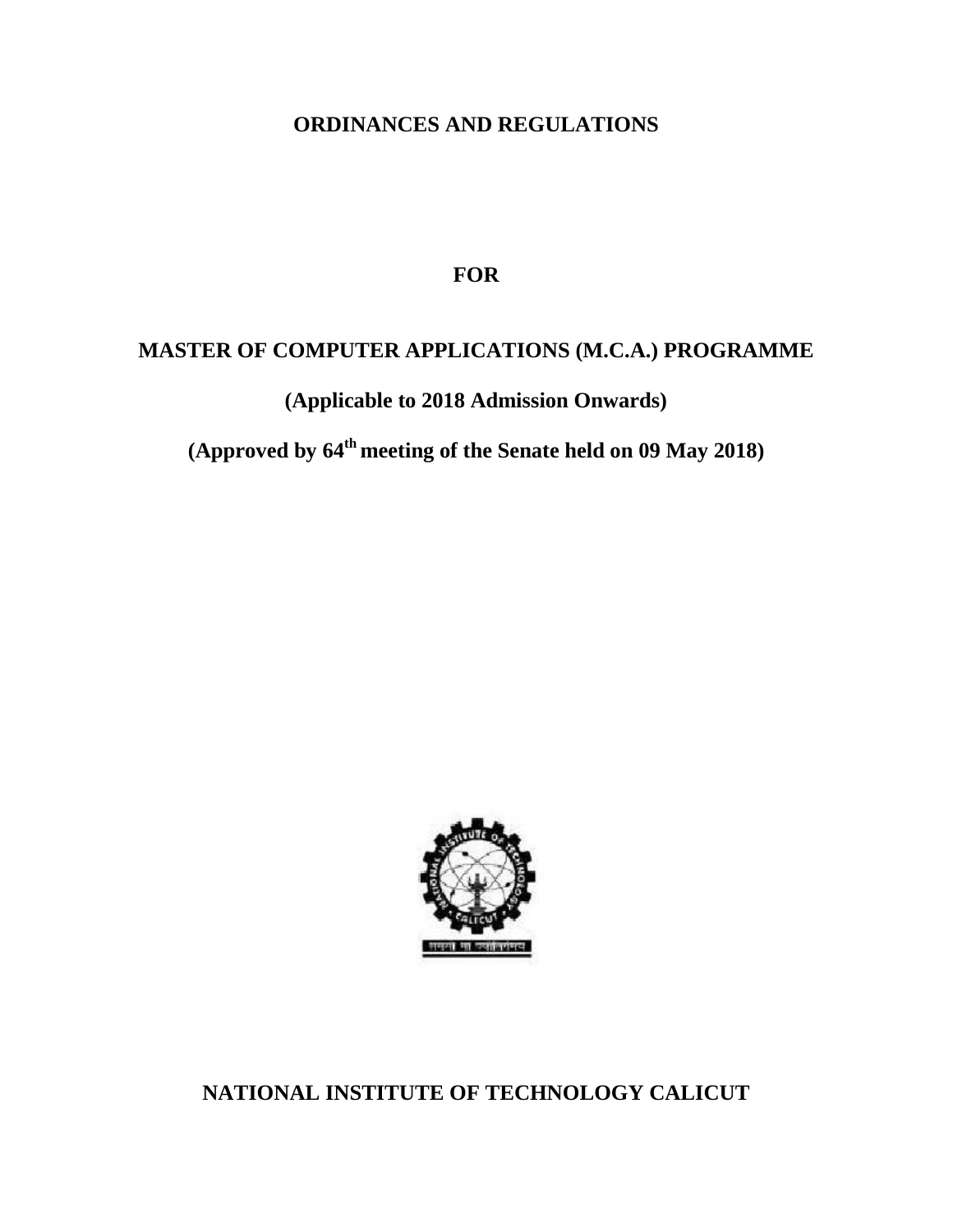### **CONTENTS**

# **ORDINANCES REGULATIONS**

- R.1.0 Admission
- R.2.0 Structure of the MCA Programme
- R.3.0 Programme Coordinator
- R.4.0 Class Committee
- R.5.0 Registration and Enrolment
- R.6.0 Minimum Requirement to Continue the Programme
- R.7.0 Maximum Duration of the Programme
- R.8.0 Temporary Discontinuation
- R.9.0 Discontinuation from the Programme to take up a Job
- R.10.0 Project Work in Industries/other Organizations
- R.11.0 Discipline
- R.12.0 Attendance
- R.13.0 Leave
- R.14.0 Assessment Procedure
- R.15.0 System of Tests/Assignments/Tutorials
- R.16.0 End Semester Examination
- R.17.0 Weights for assessment components
- R.18.0 Project/Thesis Evaluation
- R.19.0 Make-up Examination
- R.20.0 Contact Course
- R.21.0 Method of Grading
- R.22.0 Declaration of Results
- R.23.0 Re-evaluation of Answer Sheets
- R.24.0 Repetition of a Course
- R.25.0 Grade Point Average
- R.26.0 Conversion of CGPA to Percentage of marks
- R.27.0 Grade Card
- R.28.0 Class or Division
- R.29.0 Eligibility for the award of MCA Degree
- R.30.0 Power to Modify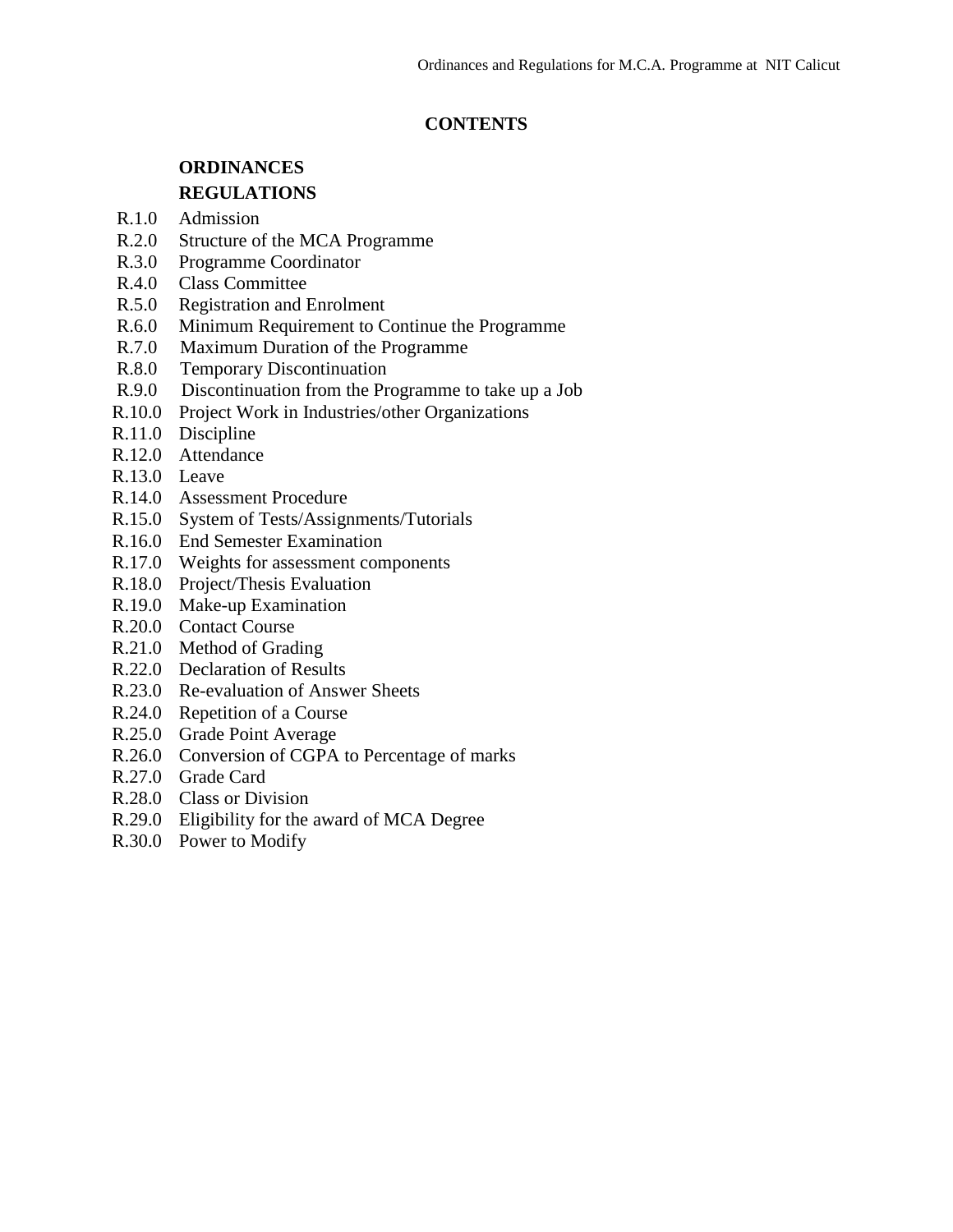#### **ORDINANCES**

- O.1 Admission policy shall be decided from time to time by the Board of Governors (BoG) of National Institute of Technology Calicut (Institute), following the guidelines issued by MHRD, Government of India.
- O.2 The exact eligibility criteria for admission to the MCA Programme shall be as approved by the Senate of the Institute from time to time and announced by the Institute for admission each year.
- O.3 The normal duration of the MCA programme including project work shall be **THREE years (SIX semesters).**
- O.4 The award of the MCA degree shall be in accordance with the regulations of the Senate of the Institute.
- O.5 The Senate/BoG of the Institute has the right to modify any regulations stated from time to time.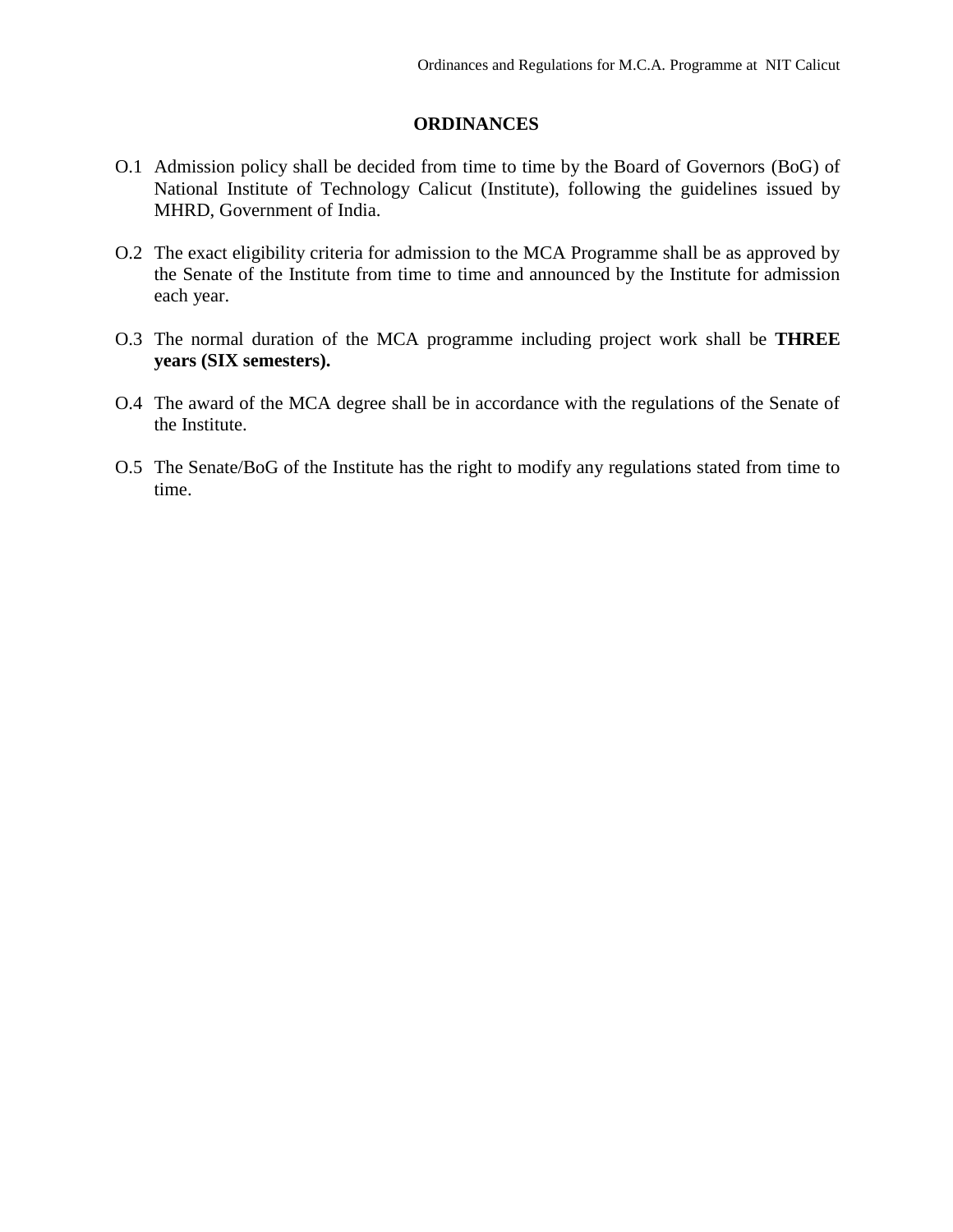### **REGULATIONS**

#### **R.1.0 Admission**

- R.1.1 The admission policy and procedure are as decided from time to time by the Board of Governors (BoG) of the Institute following the guidelines from MHRD, Govt. of India.
- R.1.2 Candidates for admission to MCA course should have passed a full time degree programme of three or more years duration in Science/Engineering/Computer Applications/Commerce/Management (with Mathematics or Statistics as one of the subjects of study) or its equivalent with First Class (or CGPA of 6.5/10) in the first attempt.
- R.1.3 Reservation Policy as decided by the BoG following the directives of MHRD will be followed.
- R.1.4 The Post-graduate Admissions Committee constituted by the Chairman, Senate will decide on the operational aspects of selection of candidates based on the criteria laid down by the Senate.
- R.1.5 Vacancies, if required to be filled up after the admission date will be decided by the Chairman, Senate and reported to the senate for post-facto approval.
- R.1.6 The fee structure is as decided by the Board of Governors from time to time. The mode of payment is as decided by the Senate from time to time.
- R.1.7 Minimum duration of MCA Degree Programme is Three years (6 semesters). In any case, a student must complete the programme within a period of five years.
- R.1.8 Award of degree shall be made by the Institute in accordance with the regulations framed by the Senate of the Institute.

### **R.2.0 Structure of the MCA programme**

- R.2.1 The programme of instruction will consist of:
	- **i. Core courses (compulsory)**
	- **ii. Elective courses**
	- **iii. Laboratory/Seminar/Mini Project** and
	- **iv. Project work and dissertation**

The student may be required to give one or more seminars and undergo industrial/ practical training during the programme.

R.2.2 The complete programme will be for duration **of three years (6 semesters).** The academic programmes in each semester may consist of course work and/or project work as specified by the Senate.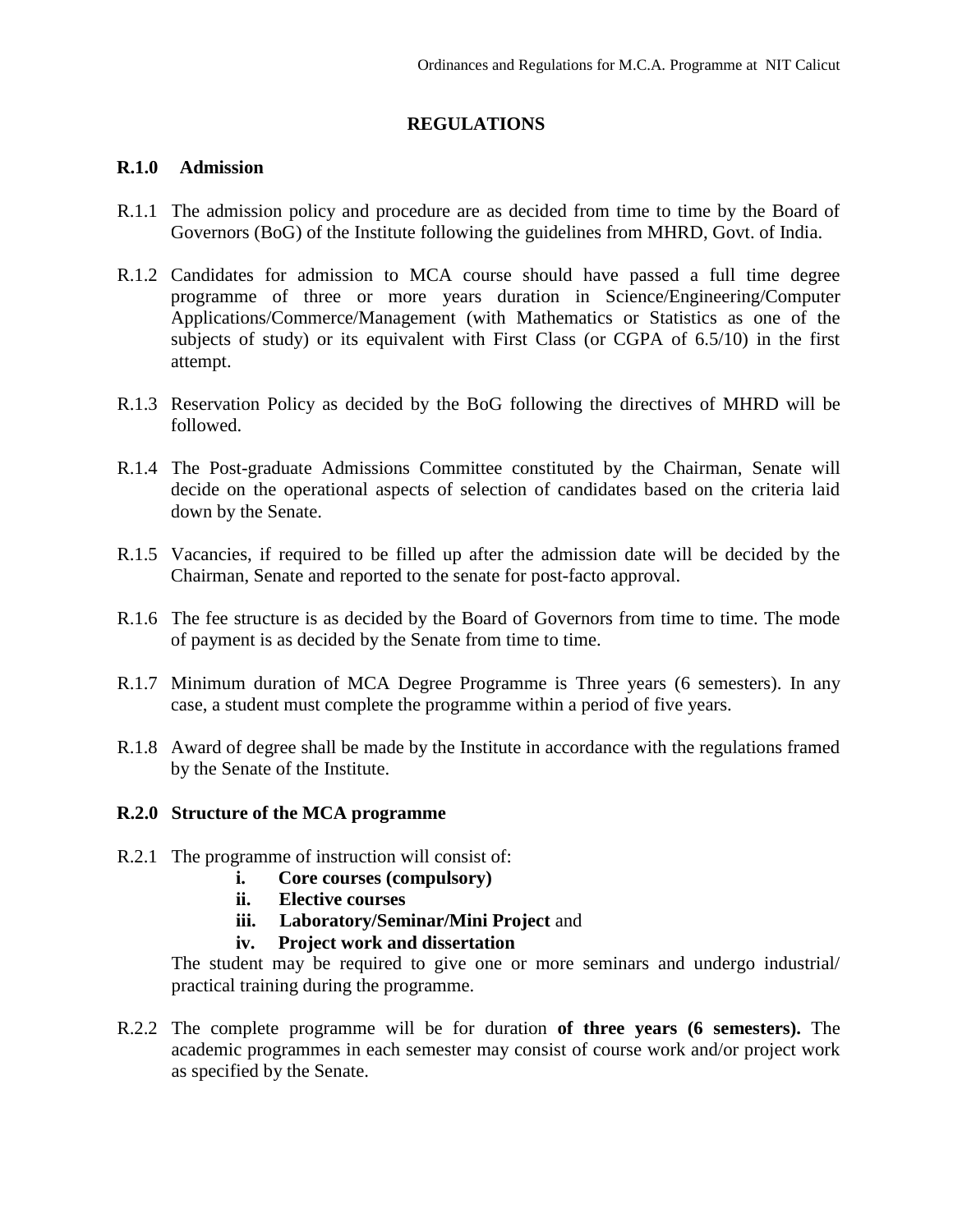R.2.3 The MCA programme will have a curriculum and syllabi for the courses approved by the Senate.

The curriculum should be so drawn up so that the minimum number of credits for successful completion of the MCA programme **is not less than 120.**

- R.2.4 Credits will be assigned to the courses based on the following general pattern.
	- **i. One credit** for each lecture hour
	- **ii. One credit** for each laboratory or practical session of two hours
	- **iii. Two credits** for each laboratory or practical session of more than two hours.
	- **iv.** Credit for the seminar, project work and industrial/practical training will be as specified in the curriculum approved by the Senate.
- R.2.5 A student will have to register in all the **core courses** listed in the curriculum.
- R.2.6 **Electives** will have to be taken from the courses offered in that particular semester from among the list of approved elective courses as per the curriculum.
- R.2.7 A Student who has credited all the core and elective courses as per the curriculum, and has acquired the minimum number of total credits for the award of the degree will not be permitted to register for more courses to improve his cumulative grade point average.
- R.2.8 The medium of instruction, examination, and seminar and project reports will be English.

### **R.3.0 Programme Coordinator**

R.3.1 To help the students in planning their courses of study and for getting general advice on academic programme, the Head of the Computer Engineering Department will assign a Programme Coordinator for the MCA programme. The Programme Coordinator shall keep a record of the academic activities of students registered for the MCA programme. The Programme Coordinator in consultation with the HoD may avail the services of a few Faculty Advisers (FA). However, the Programme Coordinator will be the overall in charge in all matters concerning the students' academic work and progress.

## **R.4.0 Class Committee**

- R.4.1 For each semester of MCA, a Class Committee for each programme will be constituted by the Head of the Computer Engineering Department as follows: Chairperson: A senior faculty/Programme Coordinator of MCA nominated by the HoD. Members: 1) All Course Faculty handling classes for the concerned semester of the MCA programme. 2) One or two student members from the concerned semester of MCA
- R.4.2 The term of the Class Committee shall be one Semester.

### R.4.3 *The basic responsibilities of the class committee are:*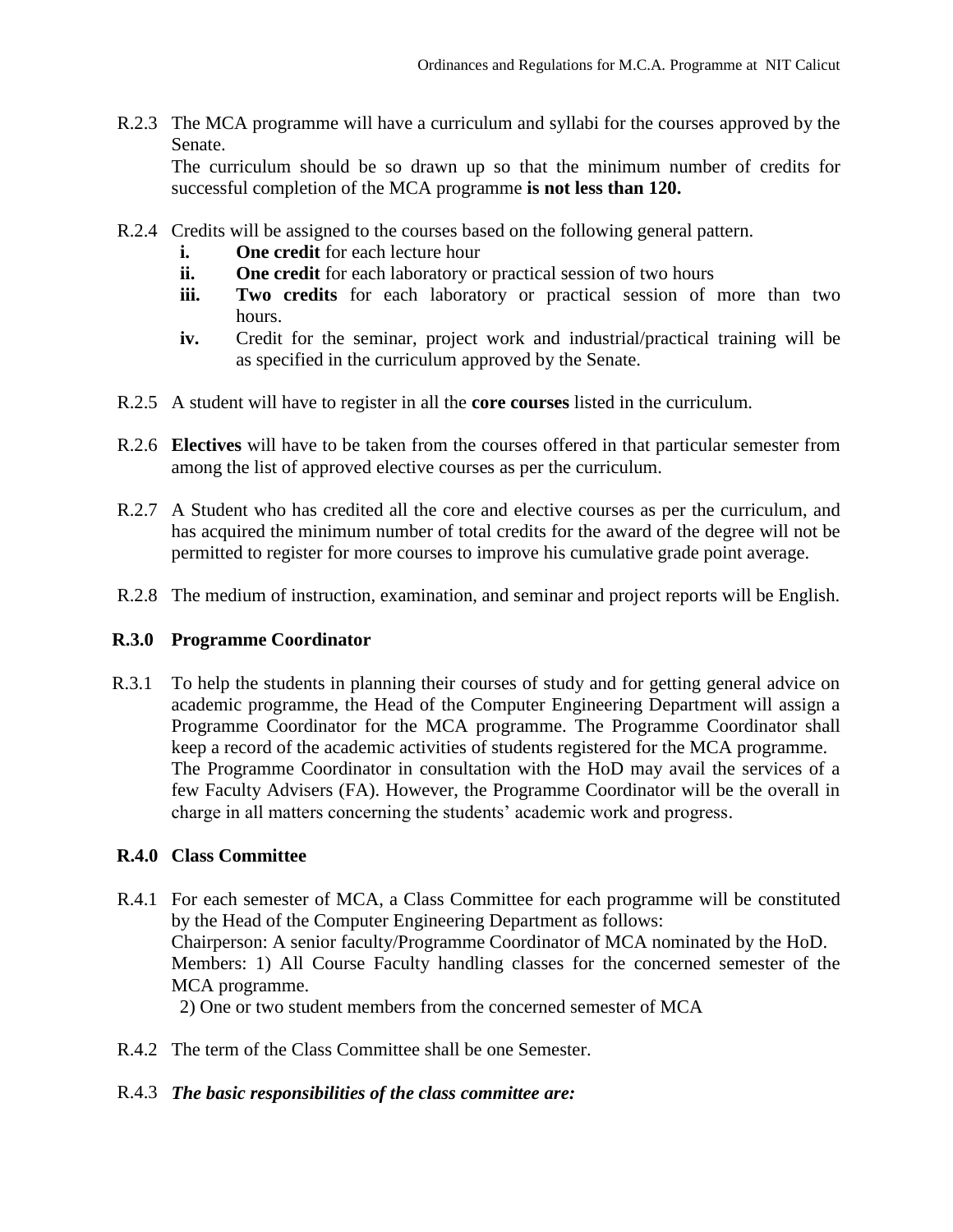- a) To review periodically the progress of the classes, to discuss problems concerning curricula and syllabi and the conduct of the classes.
- b) The type of assessment for the course will be decided by the course faculty in consultation with the class committee and will be announced to the students at the beginning of the semester.
- c) Each class committee will communicate its recommendations to the Head of the Computer Engineering Department and the Dean (Academic).

d) The class committee without the student members will be responsible for the finalization of the semester results.

R.4.4 The class committee is required to meet at least twice in a semester once at the beginning of the semester and another time after the end semester examination to finalize the grades. It is desirable that the Class Committee may meet after the mandatory test series also for analyzing the performance of the students and to initiate steps to motivate academically weak students.

#### **R.5.0 Registration and Enrolment**

- R.5.1 For each semester every student has to enroll and register for the courses he/she intends to undergo on a specified day notified to the student. The Programme Coordinator/Faculty advisers will guide the students in the registration process.
- R.5.2 The Registration card will give details of the core and elective courses, project and seminar to be taken in a semester with the number of credits. The course category should be as approved by the Senate. The student should consult the Programme Coordinator/Faculty Adviser for the choice of courses. The registration card is then filled in triplicate and signed by the student and the Programme Coordinator/ Faculty Adviser.
- R.5.3 A student has to pay the semester fees before the day of registration or as per the schedule announced by the Dean (Academic).
- R.5.4 A student will become eligible for enrolment only if he/she satisfies **R.6.1** and in addition he/she has cleared all dues to the Institute, Hostel and the Library up to the end of the previous semester and also he/she is not debarred from enrolment by the competent authorities.

If for any compelling reasons a student is unable to register on the day of registration then he/she can register on or before the late registration day specified in the academic calendar on payment of late registration fee together with the usual fees.

R.5.5 **Withdrawal from a course registered** is permitted within **two weeks** from the date of commencement of the semester. Substitution by another course is not permitted.

The number of courses remaining registered after withdrawal should enable the student to earn the credits required to continue the studies as indicated under **R.6.0.**

Courses withdrawn will have to be taken when they are offered next, if they belong to the list of core courses (compulsory courses)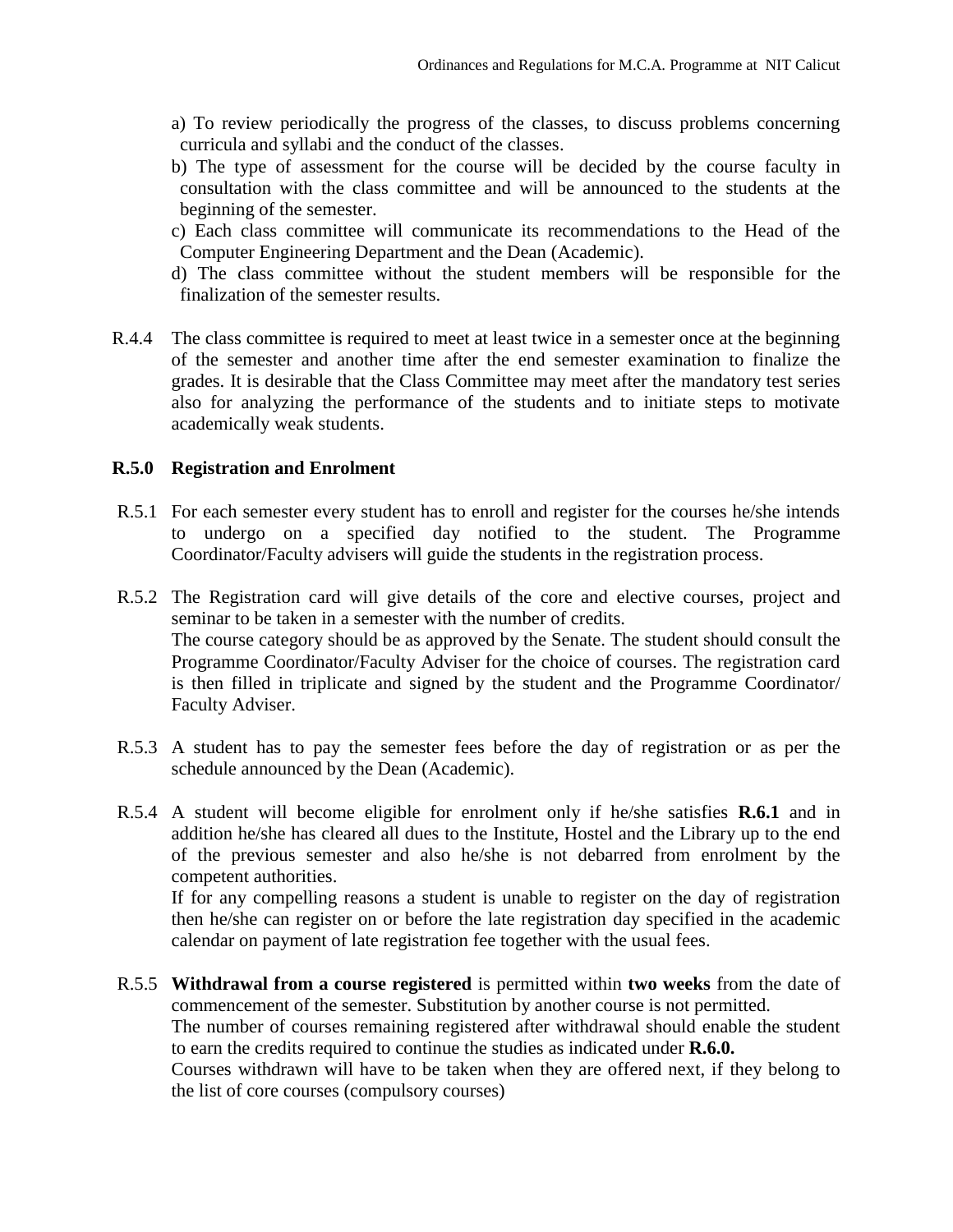R.5.6 The normal academic load of a student in a semester is 19 to 21 credits. Maximum number of credits that can be registered by a student of any semester is the normal credits of the concerned semester (as per the approved curriculum) plus the credits of one more course or 4 credits only. If the Programme Coordinator is convinced that the student will be completing the requirements in six semesters, reduced load will be permitted in fourth and fifth semesters. The HoD shall communicate the details of students taking overload/reduced load to the Dean (Academic) within 3 weeks of commencement of the semester.

#### **R.6.0 Minimum Requirement of to continue the Programme**

- R.6.1 A student can register for third semester if he/she earns a total of 20 or more credits at the end of the second semester; failing which the student will be on probation for one year. During the probation the student can register only for the failed/backlog courses of previous semesters. At the end of the probation the student can register for third semester if he/she satisfies the above requirements, otherwise he/she has to discontinue the programme.
- R.6.2 A student can register for fifth semester if he/she earns all the credits of first year (semester 1 and 2) plus 24 or more credits of second year (semester 3 and 4) at the end of second year; failing which the student will be on probation for one year. During the probation, the student can register only for the failed/backlog courses of previous semesters only. At the end of the probation, the student can register for fifth semester if he/she satisfies the above requirements, otherwise he/she has to discontinue the programme.
- R.6.3 The above stipulation can be relaxed if the student has been permitted by the Dean (Academic) to discontinue temporarily any semester on medical reasons.
- R.6.4 There is no specific requirement for registering for even semesters. However, during any semester, the student has to register for a minimum credits equal to the normal credits of the semester minus 5.

#### **R.7.0 Maximum Duration of the Programme**

- R.7.1 A student is ordinarily expected to complete the MCA Programme in **six semesters (three years).**
- R.7.2 The maximum duration within which the MCA Programme is to be completed is **five years** from the date of admission.

#### **R.8.0 Temporary Discontinuation**

R.8.1 In extraordinary circumstances like leave on medical grounds, a student may be permitted by the Dean (Academic) to withdraw from a semester completely.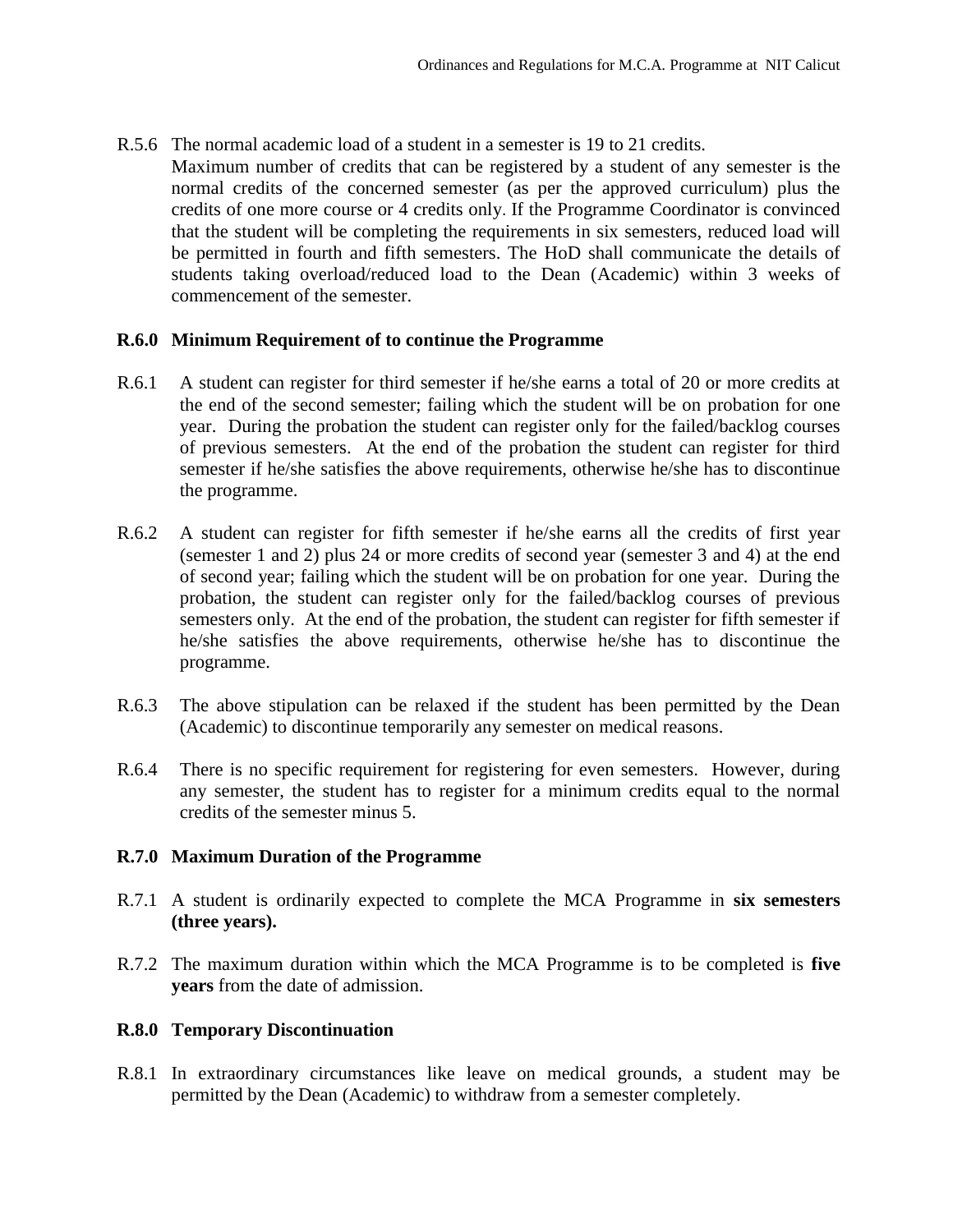R.8.2 **Normally a student will be permitted to withdraw from the programme only for a maximum continuous period of two semesters.** Before joining back to the programme, the student should submit the fitness certificate from the registered medical practitioner who treated him/her, with endorsement from the Institute Medical Officer.

#### **R.9.0 Discontinuation from the Programme to take up a Job**

R.9.1 Students may be permitted to discontinue the programme and take up a job **provided they have completed all the course work and as per rules for the award of any financial support such as scholarship/stipend they are drawing from the Institute or any other agency.** If permitted**, t**he project work can be done during a later period either in the organization where they work if it has R & D facility, or in the **Institute.**

**Such students should complete the project within ten semesters from the date of admission to the programme.**

Students desirous of discontinuing their programme at any stage with the intention of completing the project work at a later date should seek and obtain the permission of the Dean (Academic) before doing so.

#### **R.10.0 Project work in Industries/other Organisations**

- R.10.1 Students after completion of the course work may be permitted by the Dean (Academic) to carry out their sixth semester project work in Industry/R&D Organizations of high repute.
- R.10.2 Departmental Consultative Committee (DCC) shall examine and approve the requests from such students, and fix in advance.
	- i. an internal guide (a faculty member of the Institute)
	- ii. area of project work and
	- iii. the name and designation of an external guide (Scientists or Engineer in the organization with minimum Post Graduation)
- R.10.3 The students who are permitted to do the project work in an industry will have to pay the tuition and other fees to the Institute for the sixth semester as well.

### **R.11.0 Discipline**

- R.11.1 Every student is required to observe disciplined and decorous behaviour both inside and outside the campus and should not indulge in any activity which will tend to bring down the prestige of the Institute.
- R.11.2 Any act of indiscipline or misbehaviour of a student reported to the Dean (Academic) shall be referred to a Discipline & Welfare Committee constituted by the Chairman, Senate. The Committee shall enquire into the charges and decide suitable punishment, if the charges are substantiated. The Committee will also authorize the Dean (Academic) to implement the decision.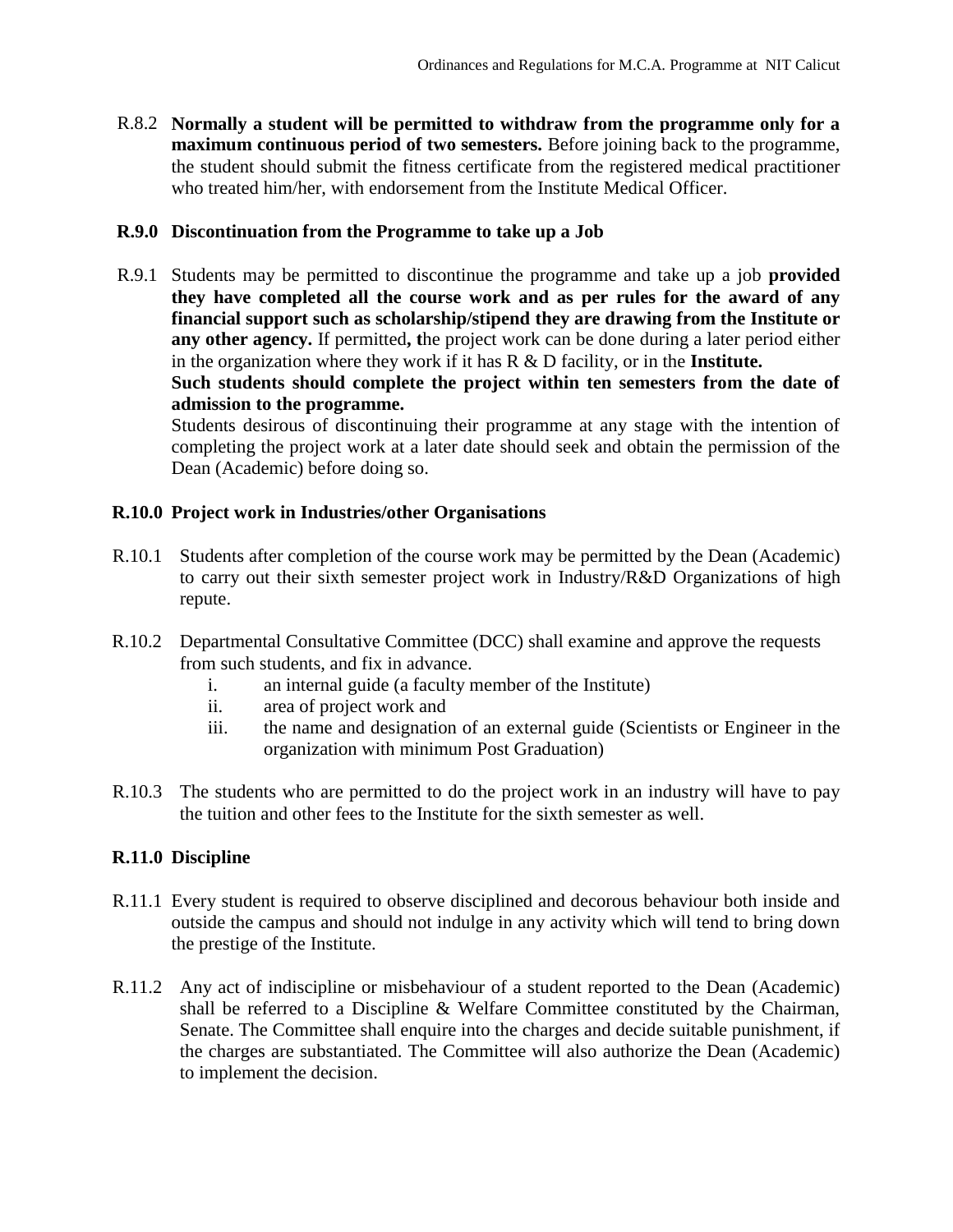- R.11.3 The punished students, if any, may appeal to the Chairman, Senate, whose decision shall be final and binding in all respects.
- R.11.4 Ragging of any nature is a criminal and non-bailable offence. Involvement in ragging shall lead to stringent punishment, including imprisonment as per the law of the land. A student, whose involvement in ragging is established, shall be summarily dismissed from the Institute. Each student of the Institute, along with his/her parent, is required to give an undertaking in this regard and the same is to be submitted at the time of registration.

#### **R.12.0 Attendance**

R.12.1 Minimum attendance requirement for crediting a course shall be 80%. The percentage of attendance calculated on the last instructional day shall be indicated by a letter code as given below and shall be reported to the class committee.

#### **Attendance Mapped to Code**

90% and above: **H**

80% and above but less than 90%: **N**

Less than 80%: **L**

The percentage of attendance shall be calculated for the classes conducted from the date of commencement of the classes in the semester as per the academic calendar. This is applicable in the case of late registrations also. In case of late admission of first semester students, it may be counted from the date of his/her admission.

- R.12.2 A student whose attendance is less than 80% for a course (L grade) is not eligible to appear for the end semester examination for that course, if he/she has not been sanctioned condonation of shortage of attendance as per **R.13.0.**
- R.12.3 The details of all students who have attendance less than 80% in a course (L grade) shall be announced by the course faculty on the last instructional day in the class. These details shall be sent to the concerned PC/HoD.

### **R.13.0 Leave**

R.13.1 Students must attend all the classes for the courses which are registered by him/her without fail. If a student cannot attend any of the classes due to sickness or any compelling reasons judged to be valid by the PC/HoD, same shall be informed to the course faculty and PC in advance, if possible or at the earliest. Student shall submit leave application with recommendations of PC to the HoD in advance, if possible or at the earliest.

If the number of days of absence due to medical reasons, as stated above, does not exceed **10 consecutive days**, application for medical leave, supported by medical certificate from a registered medical officer with the endorsement by the Institute Medical Officer, shall reach the HoD with recommendations from PC, within fiveinstructional days after returning from leave or, on or before the last instructional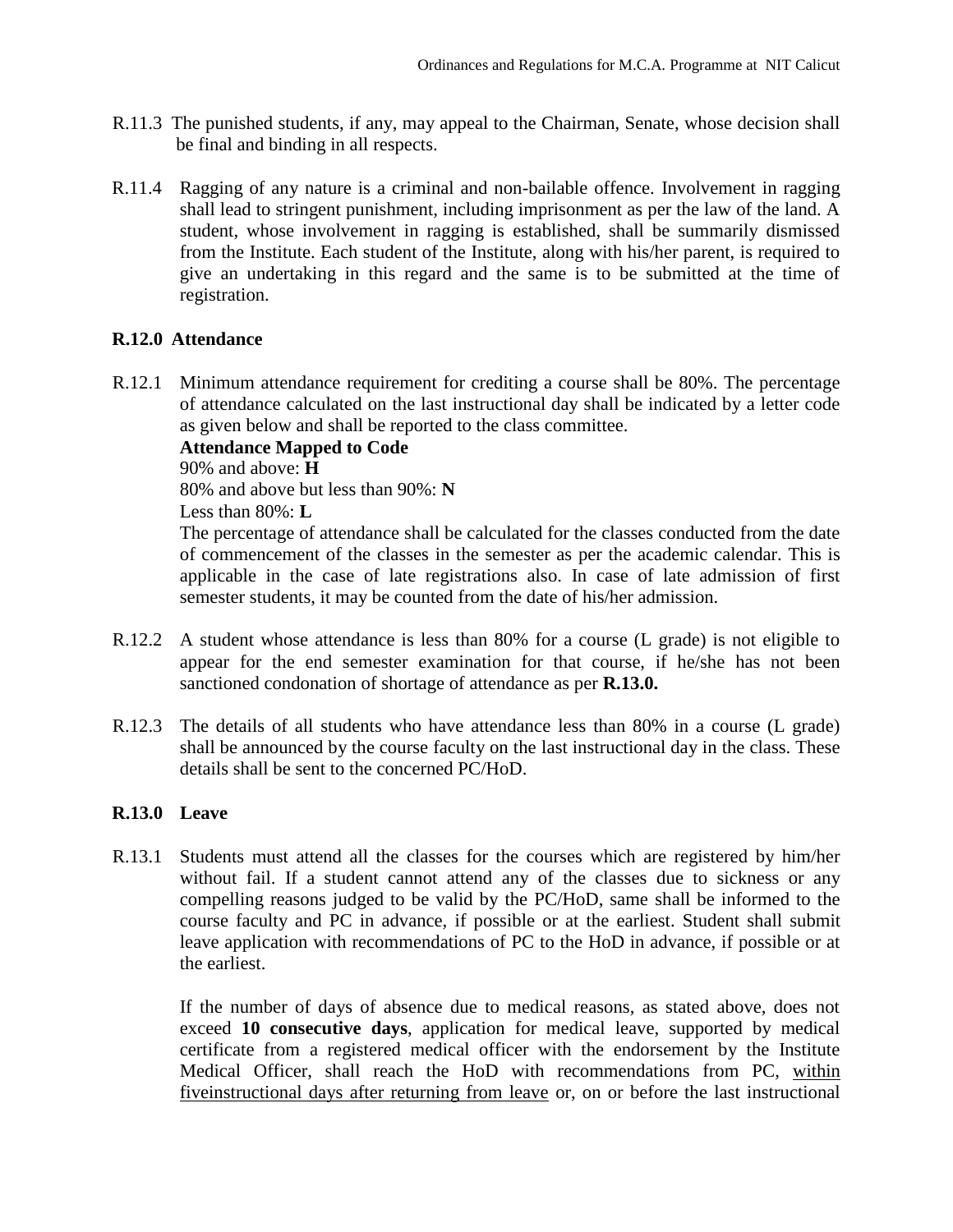day of the semester, whichever is earlier. Application for Medical Leave will be considered only in cases where the student is not in a position to attend any of the classes during the period mentioned in the Medical Certificate.

Medical Leave for a period of more than **10 consecutive days** shall be admissible only in the case of ill-health requiring hospitalisation/physical indisposition with inability to move, such that the student is not in a position to attend any of the classes during the period of Medical Leave applied for. In such cases, the application for Medical Leave should be accompanied by appropriate supporting documents (such as Discharge Summary/treatment records) in addition to the medical certificate obtained from a registered medical practitioner. All the supporting documents and medical certificate are to be endorsed by the Institute Medical Officer. The application for Medical Leave, along with the above documents, should be submitted to the Dean (Academic) with recommendation from the PC and HoD. Decision on granting the Medical Leave will be taken by a sub-committee constituted by the Dean (Academic).

The students who are granted Medical Leave for more than **10 days consecutively** shall produce Medical Fitness Certificate after returning from leave, for continuing the programme.

- R.13.2 Those students having overall attendance of less than 80% (L grade) but having 80% or more attendance for the period other than their Medical Leave, as stated in R.12.1, may be considered for condonation of shortage of attendance subject to the following conditions:
	- (i) The overall attendance in the course including the period of illness should not fall below 50%.
	- (ii) Medical Leave should have been granted by the competent authority, in response to the application for Medical Leave submitted within the stipulated time (within five instructional days after returning from leave or, on or before the last instructional day of the semester, whichever is earlier), as stated in **R.13.1.**

Application for condonation recommended by the Programme Coordinator and concerned faculty is to be submitted to the HoD on or before the last instructional day of the semester/or on a date indicated by the department. The application for condonation should be accompanied by the proof of approval of the Medical Leave by the competent authority, obtained within the stipulated time (as stated in **R.13.1**). The HoD, depending on the merit of the case, may permit the student to appear for the end semester examination. List of such students permitted to appear for the end semester examination will be published in the department. The details of approval of condonation will be intimated to PC, Course Faculty, Faculty in charge of Examinations and Dean (Academic). All the related records shall be kept with concerned PC in the department. *A student shall be eligible for this concession only once during the entire degree programme***.**

R.13.3 Students Students are expected to attend all the classes of theory and practical/drawing/seminar courses. As an incentive to those students who participate in extra-curricular activities such as Tathva and Ragam/Cultural events inside or outside institute and those who represent the Institute in sports & games,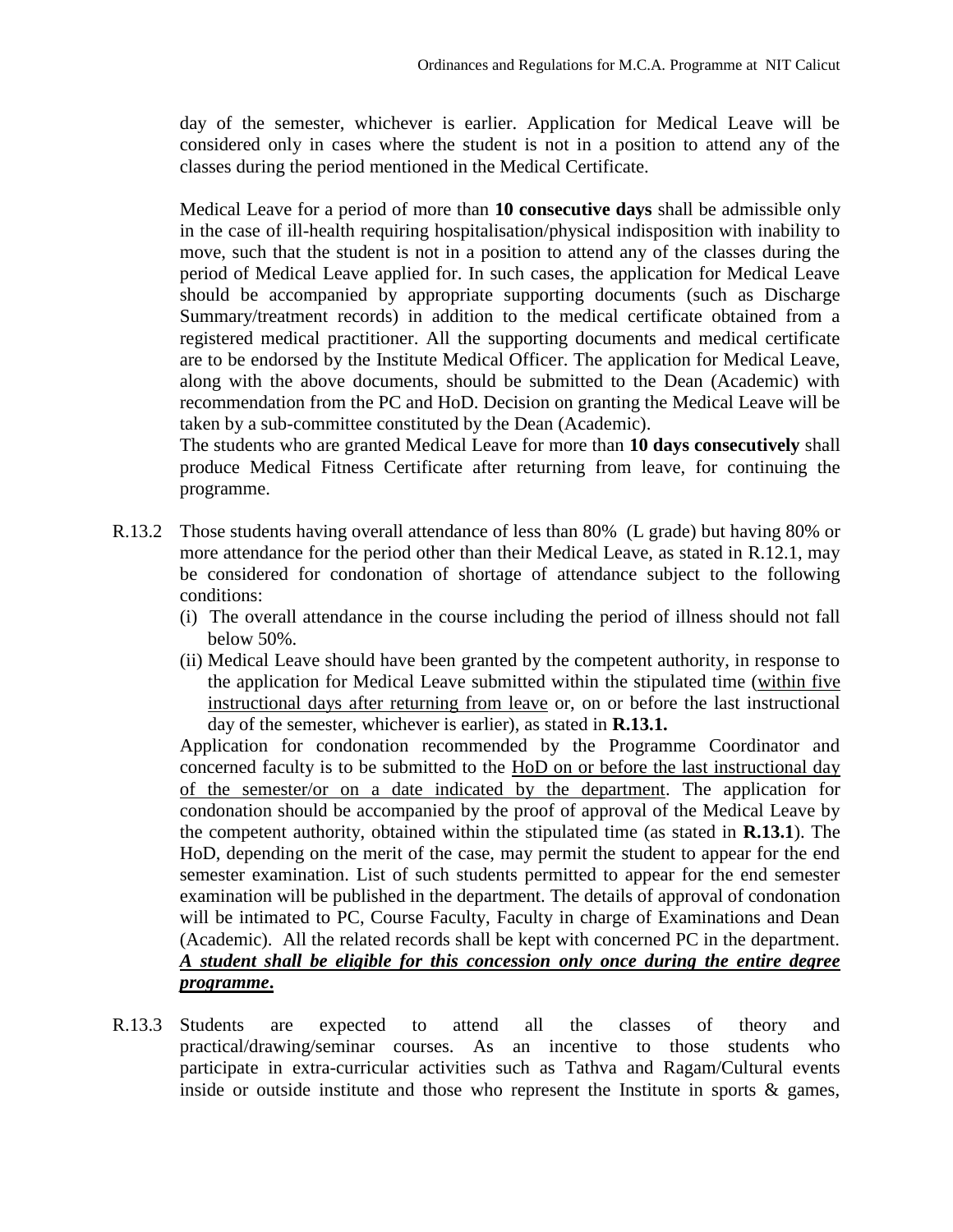cultural/technical events or festivals outside the Institute, and those attended in the Institute placement process, a relaxation of up to 5% attendance shall be given, subject to the condition that these students get prior approval from the following officials:

- 1. Tathva: Faculty Convener, Tathva
- 2. Ragam/Cultural events or festivals inside/outside the Institute): Faculty Convener, Ragam/Dean (Students Welfare)
- 3. Presenting Technical Papers/Attending Technical Conferences/Workshops: Programme Coordinator/HoD concerned
- 4. Sports & Games (inside or outside the Institute): Faculty in charge of the concerned event (Faculty in charge of Physical Education)
- 5. Placement/Internship selection process in the Institute through Training & Placement: Professor (T & P)

All students participating in extra-curricular activities (mentioned above) are advised to get approval for their duty period from the concerned officials, prior to the programme or event. Students participating/attending in the above are advised to collect the duty/attendance certificates (if any) from the appropriate authority mentioned above immediately after the activity/programme.

The students who wish to apply for condonation due to loss of class by participating in extra-curricular activities are required to fill up the necessary form and get it signed by the above appropriate authority. All such applications recommended by the concerned PC shall be submitted to HoD on or before the last day for the application for condonation in the semester as per the academic calendar or on a date indicated by the Department for the same, whichever is later. The HoD, depending on the merit of the case may permit the student to appear for the end semester examination. List of such students permitted to appear for the end semester examination will be published in the department (by HoD) with details to PC, Course Faculty and Faculty in charge of Examinations. All the records shall be kept with PC in the department.

R.13.4 Those students who have attendance less than 50% in any course are not eligible for condonation on any grounds and hence not eligible for appearing for the end semester examination of the course.

### **R.14.0 Assessment Procedures**

R.14.1 The Senate shall decide the assessment procedure from time to time. It shall be based on the system of tests/assignments/tutorials/presentations/course projects/reports etc. and end semester examinations in each course in each semester.

## **R.15.0 System of Tests/Assignments/Tutorials**

R.15.1 For Lecture/Lecture and Tutorial based subjects at least two interim assessments will be made during the semester. They may be in the form of periodical tests, assignments or a combination of interim assessment both, whichever suits the subject best.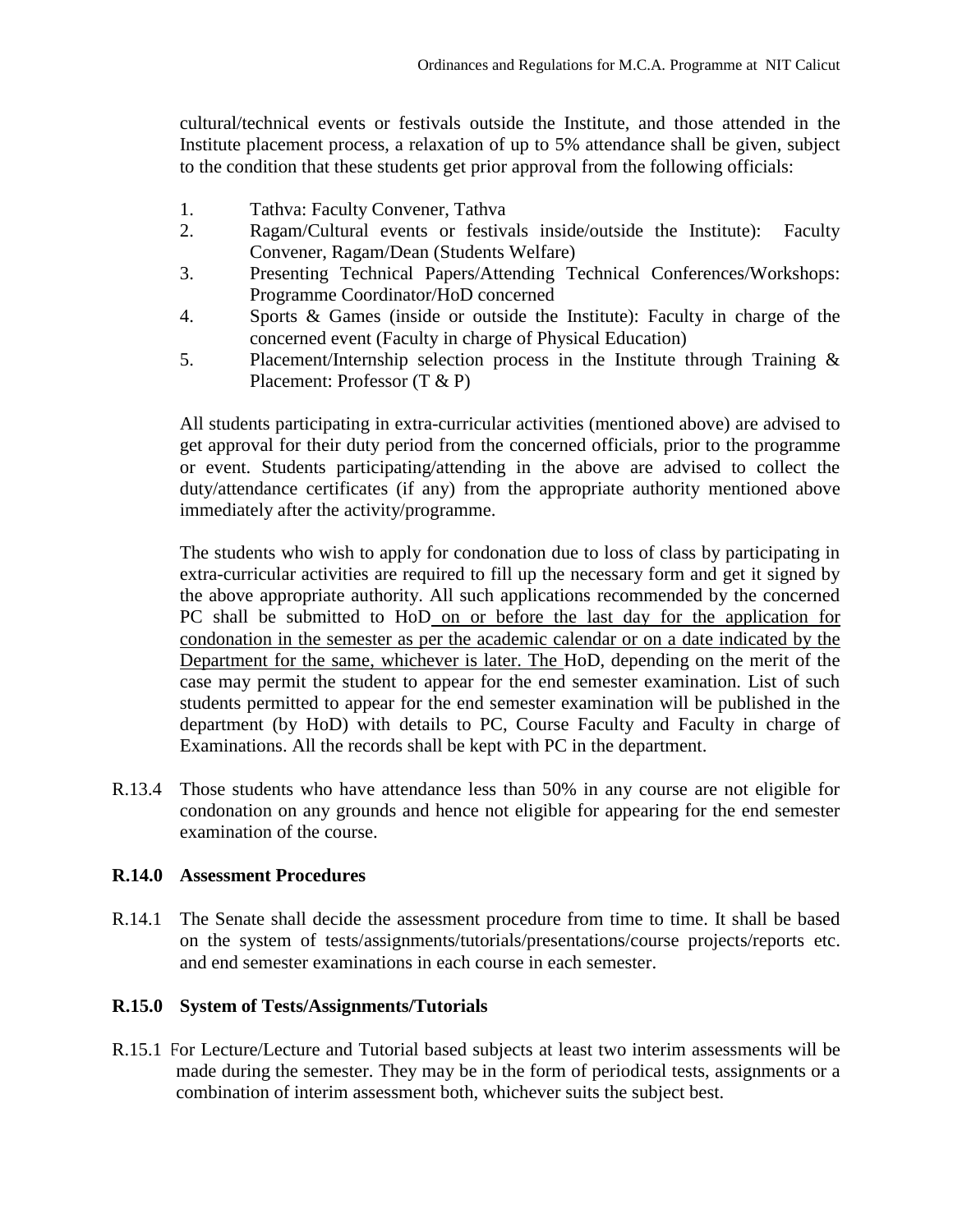The assessment details as decided at the class committee will be announced to the students in the beginning of the semester by the course faculty.

R.15.2 In interim assessment, assignments, tutorials etc. carry 20 to 40% weight and remaining 60 to 80% weight will be for tests. The total weight for the interim assessments (tests, assignments and tutorials) shall not exceed 60%.

#### **R.16.0 End Semester Examination**

- R.16.1 There will be one end semester examination of 3 hours duration in each lecture based subject. In the case of laboratory based subjects a final examination may or may not be conducted. In the case of projects, a viva-voce examination will be conducted after the completion of the project work.
- R.16.2 The Weight for the End Semester Examination shall not exceed 60%.

#### **R.17.0 Weights for Assessment Components**

- R.17.1 For all lecture courses and for all courses where lecture clubbed either with practical or drawing or projects etc., the end semester examination shall carry appropriate weightage (normally between 40-60%) as per the curriculum. The remaining weight is for other components like tests/assignments/tutorials/course projects etc. For courses where the lectures are clubbed either with practical or drawing or projects etc. assessment procedure shall be a properly weighted combination of those for lecture and those for practical or drawing or project components etc., and shall be decided by the course faculty in consultation with the Class Committee.
- R.17.2 If end semester examination is planned for a laboratory/practical/drawing course, it shall be conducted before the last instructional day and the weightage for it should not exceed 40%.

#### **R.18.0 Project/Thesis Evaluation**

- R.18.1 At the end of the sixth Semester, the MCA student shall present his/her thesis work before an evaluation committee constituted by the HoD, which will evaluate the work and decide whether the student may be allowed to submit the thesis or whether he/she needs to carry out additional work. This shall be an open presentation. A committee consisting of Programme Coordinator or his nominee (as Chairman), the Guide (as Internal Examiner) and an External Examiner shall conduct the final viva-voce examination. The External Examiner may be an expert on the topic from outside the Institute or from another department of the Institute. In case the thesis is not accepted the candidate shall be allowed to carry out additional work and resubmit after a period of not less than three months decided by the evaluation committee.
- R.18.2 If the thesis is not accepted again the matter will be referred to the Senate and the Senate can allow one more chance for submission of thesis if considered necessary.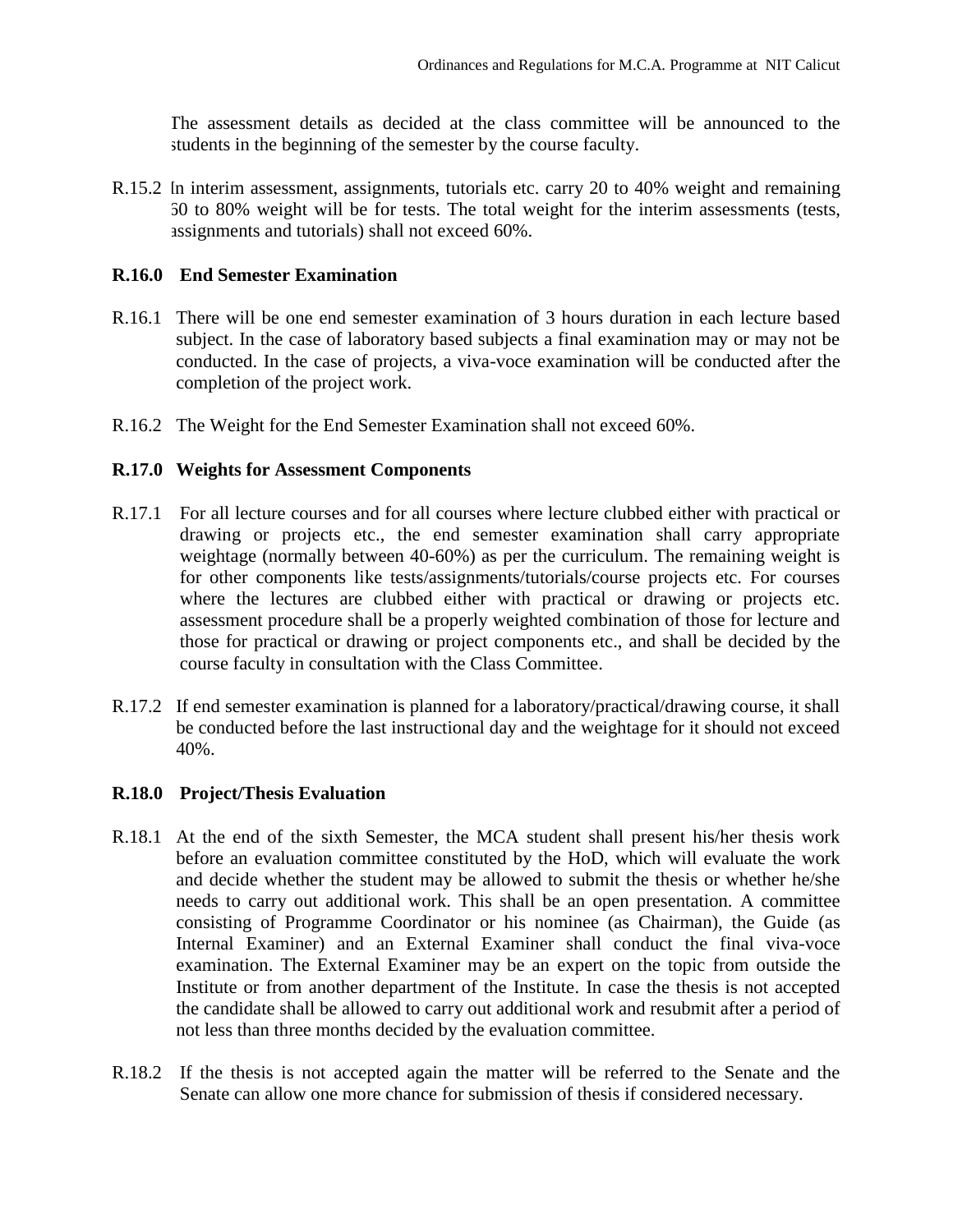For the accepted thesis, letter grades shall be allotted by the thesis evaluation committee. The grades allotted for the thesis/project will be counted for calculation of CGPA (as per **R.25.0**) and for the Class awarded for MCA Degree as per **R.28.0** Class/ Division.

- R.18.3 Final evaluation of the Project work will be taken up only after the student completes all the core as well as elective course requirements satisfactorily, including any contact course that is offered to the student.
- R.18.4 The Project Work/thesis will be considered for awarding Grade 'S' only if a paper, based on the project work is published/accepted for presentation at least in a Scopus indexed conference or a software copyright is granted.

#### **R.19.0 Make-up Examination**

- R.19.1 Students who miss any of the mid-term tests or end-semester examination due to illhealth requiring hospitalization/physical indisposition with inability to move or any other compelling reason judged to be valid by the PC/HoD, are eligible for a make-up examination.
- R.19.2 Those who miss test(s) and/or end semester examinations shall apply to the concerned HoD through PC **within five instructional/working days** after the missed test/examination or before the prescribed date indicated in the academic calendar whichever is earlier, giving the reasons/proofs for the absence. Applications received after this period will not be entertained. Students residing in the hostels should produce a medical certificate (as the proof for absence) issued by the Institute Medical Officer certifying that he/she was admitted to hospital during the period of examination or he/she was not in a condition to write the examination. Requirement of hospitalized treatment is not applicable in the case of contagious disease like chicken pox.

Students residing outside the campus must produce a medical certificate (as the proof for absence) from a Registered Medical Practitioner certifying that he/she was admitted to hospital during the period of examination or he/she was not in a condition to write the examination, and the same should be duly endorsed by parent/guardian of the student and also by the Institute Medical Officer.

All applications for make-up examinations when approved by the concerned HoD shall be given to the PC. The PC shall inform the same to the course faculty concerned.The list of students permitted to appear for the make-up examinations of mid-term tests and end-semester examination shall be published in the department.

- R.19.3 Make-up examinations shall be conducted by the course faculty concerned during appropriate slots as per the schedule published in the academic calendar. Record of the corrected marks shall be kept by the concerned faculty, with appropriate entries in the institute DSS. The same shall be informed to the PC.
- R.19.4 Students who miss the end semester examination and one or more tests shall be permitted to write one make-up examination only, and no marks shall be separately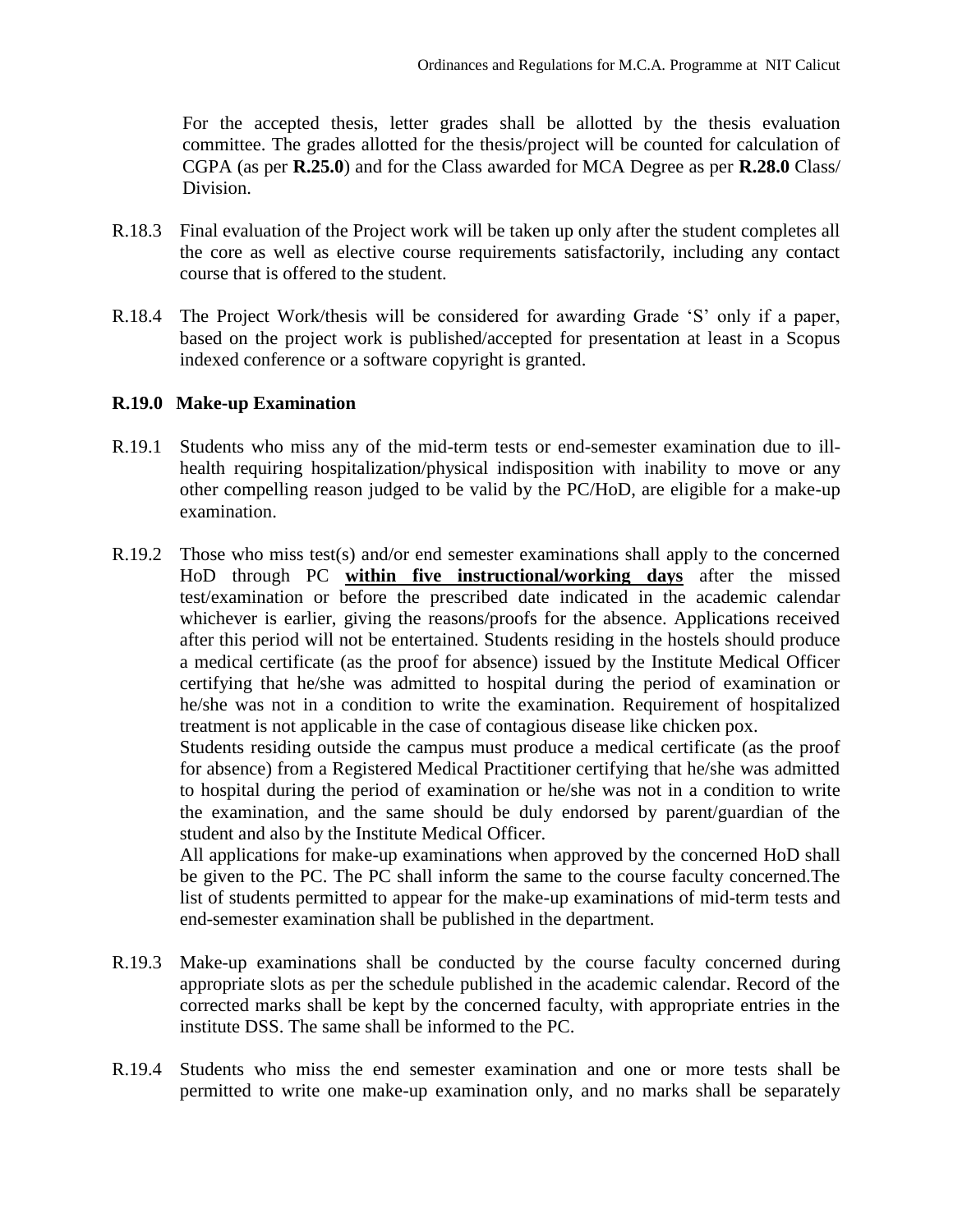awarded for the missed tests.

Those who miss the test(s) shall appear for make-up examination along with make-up examination of end semester examination and answer the relevant portions of the question paper with appropriate weight as attached to the test(s) based on the instruction from course faculty.

R.19.5 **A student who misses this make-up examination will not be normally given another make-up examination.** 

However, in exceptional cases of illness resulting in the students missing a make-up examination, the Dean (Academic) in consultation with the Chairman of the Senate may permit the student to appear for a second make-up examination.

#### **R.20.0 Contact Course**

- R.20.1 A student who has completed all the course-work credit requirements except for one failed course, and successfully completed internal assessment of the project work, may be offered a contact course during the summer vacation following immediately after, on the recommendation of the DCC and with the consent of the teacher.
- R.20.2 The assessment procedure for a contact course will be similar to the procedure for regular semester course.
- R.20.3 Withdrawal from a contact course is not possible.

#### **R.21.0 Method of Grading**

#### R.21.1 **Letter Grades**

The weighted total marks secured by the candidate in each course will be converted into letter grades. The letter grades and the respective grade points are given in the following table:

| l Letter Grade     |  |  | RCDEFII |  |  |
|--------------------|--|--|---------|--|--|
| <b>Grade Point</b> |  |  |         |  |  |

A candidate who has registered for a course, but was not permitted to appear for the end semester examination due to reasons including the shortage of attendance will be awarded W grade with grade point 0 for the course. A candidate whose result on any course is pending decision by appropriate body will be awarded I grade for such courses. All I Grades will be converted to actual grades, normally within a week after publication of results of the regular end semester examination. Any I grade which is not converted to regular grade within the stipulated time will be treated as F grade.

A student is deemed to have completed a subject successfully and earned the credit if he/she secures any letter grade other than F, W or I. A letter grade F in any subject implies failure in that subject. A subject successfully completed cannot be repeated.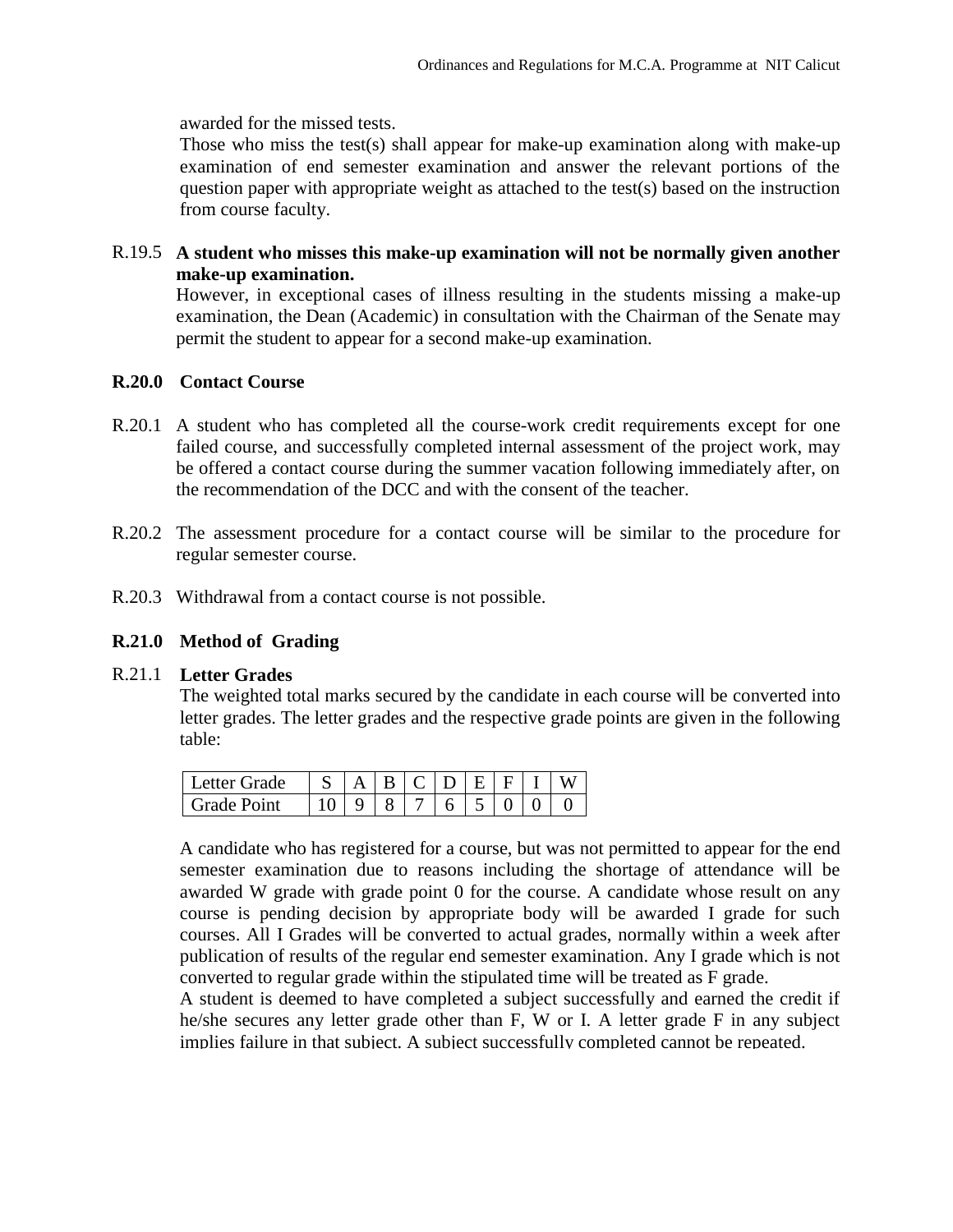#### **R.22.0 Declaration of Results**

R.22.1 The F grade once awarded stays in the record of the student and is deleted when he/she successfully completes the subject later, indicating also the numbers of attempts made in that course. The CGPA will be accordingly revised deleting the 'F' in the earlier attempts in that course. The grade acquired by the student later will be indicated in the grade card of the appropriate semester.

After finalization of the grades in the Class Committee meeting for the first to fourth semesters (without students), hard and soft copies of consolidated results with marks, final grades and attendance codes (in a prescribed form, if any, specified by the academic section) shall be forwarded by the Class Committee Chairperson to the Dean (Academic) through HoD. The consolidated results shall include results of all make-up examinations. One set of hard copies of consolidated results shall be sent to the concerned HoD by the Chairperson his reference and records.

R.22.2 Results (without marks but having the final grades and the attendance codes against Roll number of students without names) will be published in the respective Department Notice Boards and in the Institute website on the time/day as per the academic calendar or as instructed by the Dean (Academic).

#### **R.23.0 Re-evaluation of Answer Sheets**

**R.23.1 Re-examination of answer sheets prior to re-evaluation: a)** In case any student needs clarification on his/her grade or wishes his/her answer sheets of end semester examinations of any courses other than projects, laboratory, design/studio/thesis and seminars, to be re-examined, he/she can contact the course faculty concerned within five working days on publication of results or within five working days after the commencement of the immediately succeeding semester, whichever is later. The student shall have access to his/her answer paper(s) in the end semester examination which may be shown to him/her by the faculty concerned. If the faculty feels that the case is genuine, he/she may reexamine the case and forward a revised grade, if any, to the Dean (Academic) through the Chairperson of the Class Committee with proper justification for the revision on intimation to the concerned HoD.

**b)** If a student feels that he/she has grievance which is not genuinely sorted out with the course faculty, he/she may represent the matter to the concerned HoD (Head of the Department to which the course faculty belongs) though his/her PC/HoD (Head of the Department to which the student belongs) within five working days on publication of results or within five working days after the commencement of the immediately succeeding semester, whichever is later. The HoD shall examine the case, take suitable decision and communicate the same to the student in writing. (If the concerned faculty is the HoD, then HoD may refer the matter to one of the senior faculty members of the department). Revised result, if any, shall be sent to the Dean (Academic) through the Chairperson of the Class Committee with proper justification for the revision on intimation to the concerned HoD.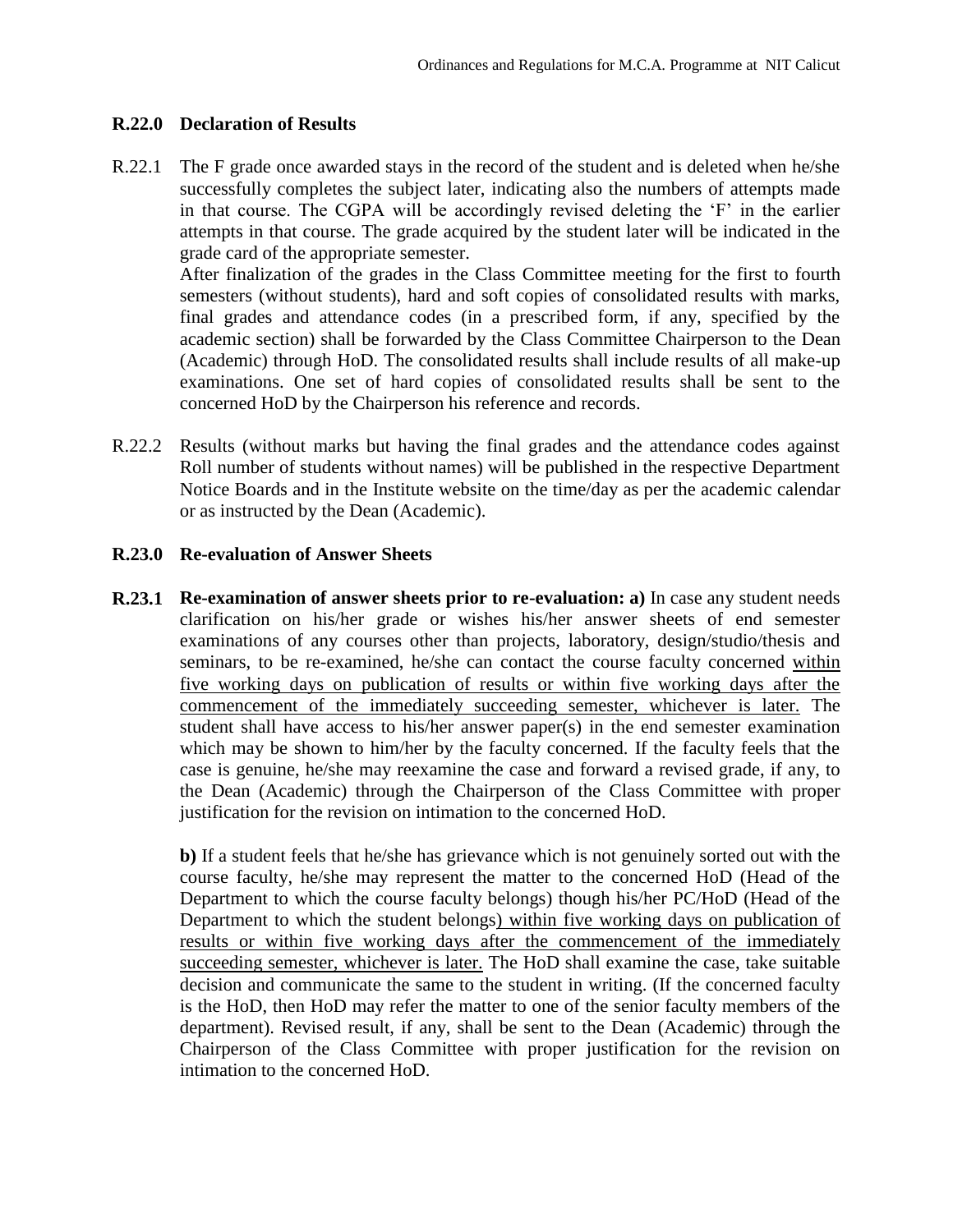**R.23.2 Re-evaluation of Answer Sheets: a**) If the student is not satisfied with the decision of the HoD, he/she may appeal to the Dean (Academic) through PC and HoD, within ten working days on receipt of the communication from the HoD, for the re-evaluation of the answer papers. The student has to make necessary payment for the re-evaluation and attach receipt along with application. Dean (Academic) may arrange for the reevaluation of the answer papers in deserving cases through another faculty (from a panel of minimum 2 (Two) examiners proposed by the HoD) within the Institute. Once the re-evaluation of answer sheets is completed, the result shall be intimated by the faculty who re-examined the answer sheets to Dean (Academic) through the HoD. For all such cases, the results obtained for the re-evaluation will replace the earlier results, only if the increase is more than 5% of the maximum marks.

**b)** Requests received from the student within the stipulated time limits only shall be processed.

**c)** The decision of the Chairman, Senate will be final and binding for all the clauses above.

### **R.24.0 Repetition of a Course**

- R.24.1 A student securing 'F' or 'W' grade in any course has to repeat it compulsorily when offered next, if the course is listed as a core subject
- R.24.2 For an elective subject, the student has option either to repeat it in order to get a successful grade or take another elective course.

### **R.25.0 Grade Point Average**

R.25.1 The Grade Point Average (GPA) will be calculated by the formula.

$$
SGPA = \frac{\sum (C \times GP)}{\sum C}
$$

where  $C =$  credit for the course,  $GP =$  the grade point obtained for the course and the sum is over all the courses taken in that semester, including those in which the student has secured F and W grades.

For the Cumulative Grade Point Average (CGPA) a similar formula is used except that the sum is over all the courses taken in all the semesters completed up to the point in time, including those in which the student has secured F and W grades.

### R.26.0 **Conversion of CGPA to Percentage of Marks**

R.26.1 The CGPA can be converted to percentage of marks as follows:  $(CGPA-0.5) \times 10 =$ **Percentage of marks.**